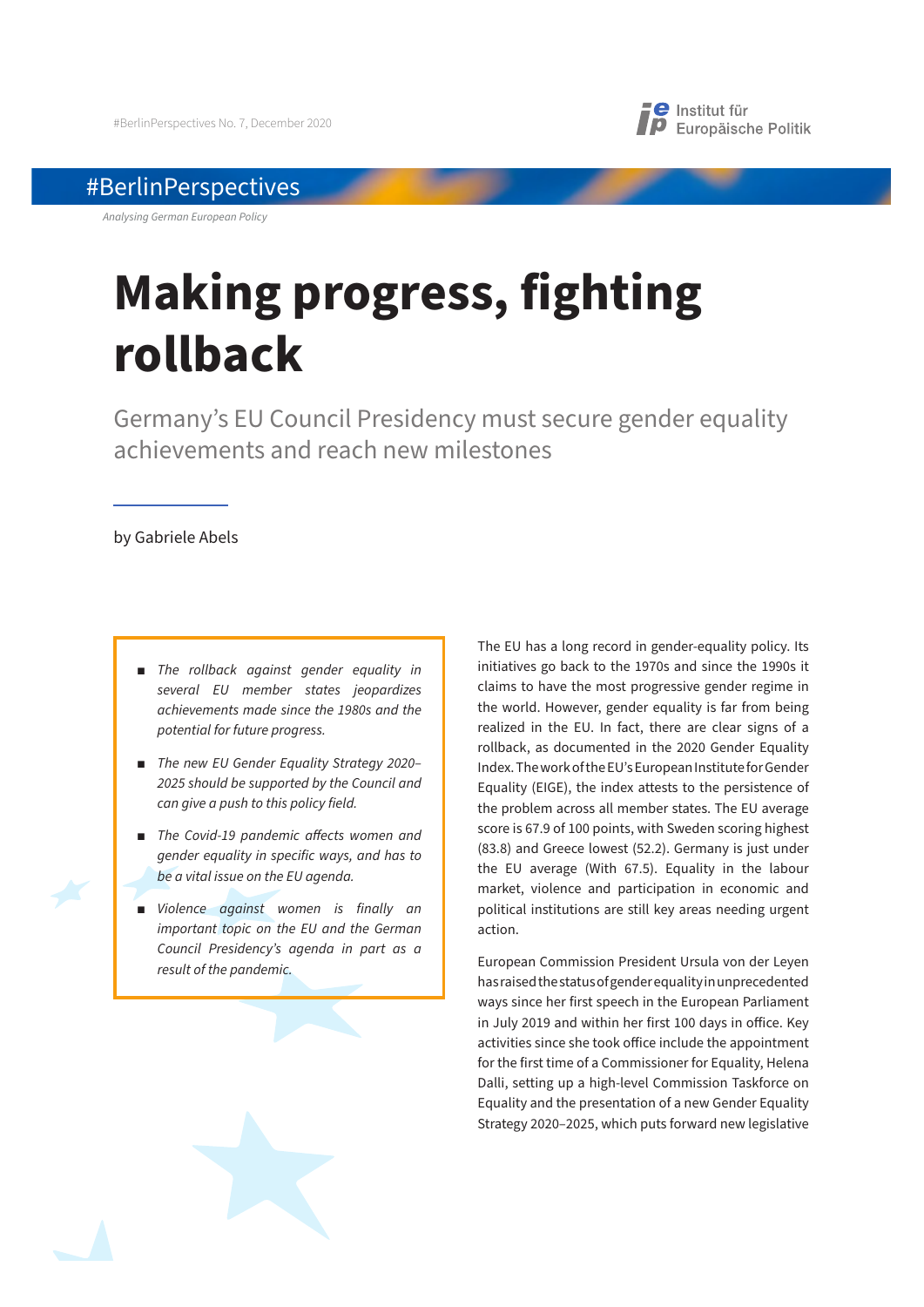proposals. The strategy was presented on 5 March 2020, just before International Women's Day.

Gender equality is far from being realized in the EU. In fact, there are clear signs of a rollback.

At the same time, though, there is an ongoing rollback with regard to gender equality in several member states, especially in Eastern Europe and where conservative populist parties are in power. There gender equality as a value is questioned and denounced as a "Western" ideological issue.

Finally, the issue falls under the auspices of the council for employment and social affairs (EPSCO) and the lack of a formal gender equality council makes it more difficult for it to receive institutional backing. Informal meetings are organized as an ad hoc substitute for the absence of such a council.

# **Gender on the Council Presidency agenda**

It is only since the late 1990s that gender equality found prominence on the agenda of the Presidency of the Council of the EU. Initially, pioneering Scandinavian countries used their Presidencies for fostering gender equality on an array of issues, and other member states later followed this example. Gender equality features more prominently on the agenda Germany's current Presidency than in previous ones, but it is still 'sectoralized'. In the official programme "Together. For Europe's recovery" gender equality is listed under 'Priority III. A fair Europe' but it is not mainstreamed throughout. Federal Minister for Family Affairs, Senior Citizens, Women and Youth Franziska Giffey announced Germany's priorities in this field – labour market discrimination and gender-based violence – at an informal meeting of equality ministers in Sweden on 3-4 December 2019. Further priorities are LGBTI rights, young people, and care work. These priorities are aligned with the Commission's Gender Equality Strategy and the recently announced LGBTI Strategy. The trio presidency (Germany jointly with Portugal and Slovenia) presented a joint programme for 2001-22 in July 2020. It was not until early September 2020 that activities of the federal ministry were presented to a wider public in an online conference. There have since been regular briefings on specific priorities and a joint meeting with the EIGE on the impact of the Covid-19 pandemic on women. Due to the pandemic, domestic violence, care work and the economic impacts on women are now paramount concerns.

Gender equality features more prominently on the agenda of Germany's current Presidency than in previous ones, but it is still 'sectoralized'.

## **Priority I: Pandemic violence**

Violence against women and gender-based violence has a pandemic dimension in the EU: every third women being affected. Domestic violence has increased during lockdown. Some EU legislation indirectly addresses this. Many member states already had an action plan, and it was 'upgraded' in the form of campaigns, additional funds and/or accommodation for victims. Yet, overall the support systems are insufficient. The Istanbul Convention of the Council of Europe also aims to combat this violence and calls for such support systems. The EU signed the convention in 2017 but formal accession is still pending, primarily because several member states veto it (Bulgaria, Czech Republic, Hungary, Latvia, Lithuania, Slovakia) and some (Poland, Hungary) even consider refraining from national ratification. Germany is trying to mediate among member states in favour of accession.

In addition, networking and practical instruments are being developed and strongly supported by Germany's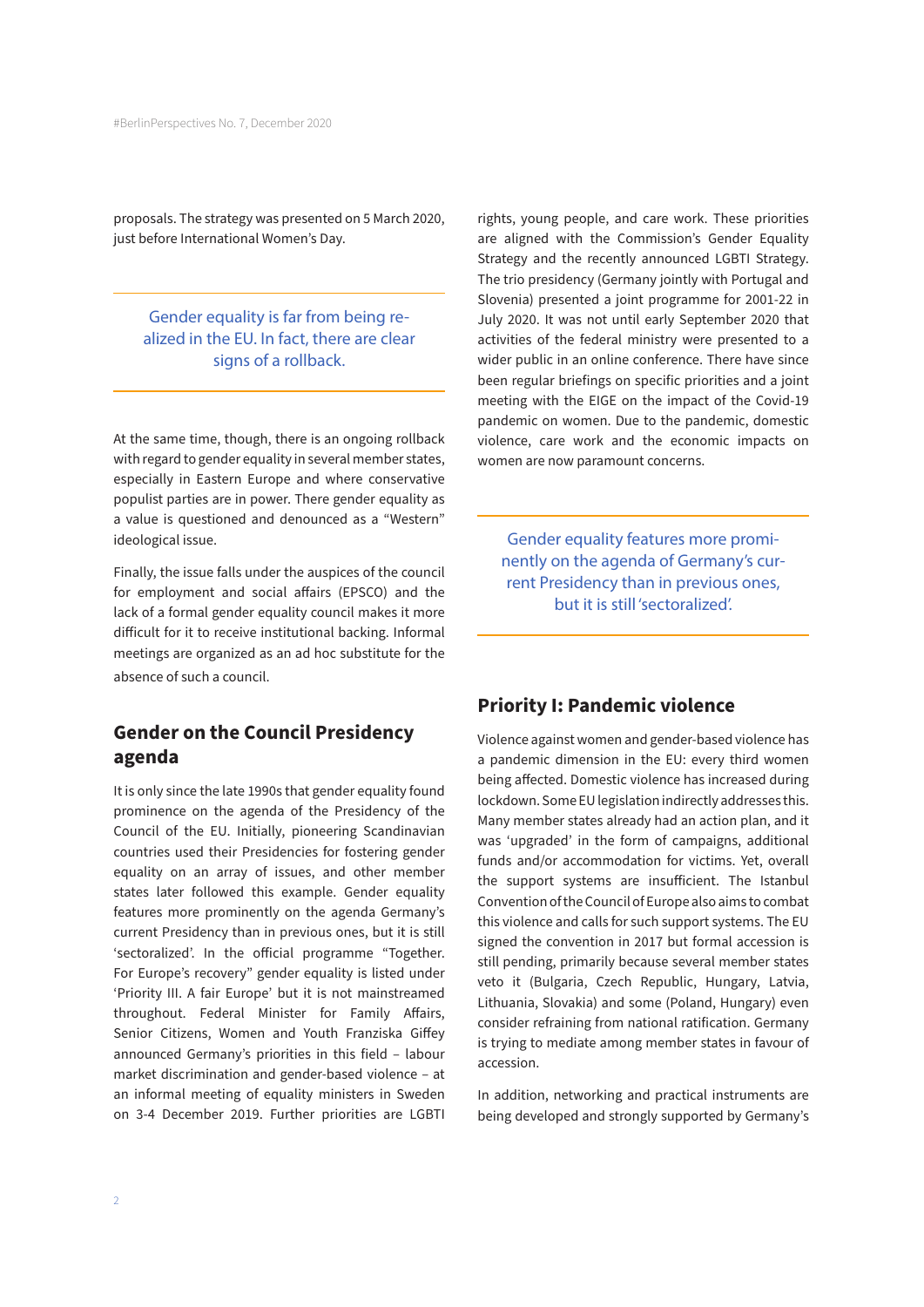government. Above all, the establishment of an EUwide phone number linked to national helplines, which are in place in many member states, is being discussed. At the informal equality conference on 20 November, 22 member states supported this instrument; others abstained doubting the technical feasibility. This initiative is supported by the Commission, which needs to establish some technical prerequisites. Furthermore, awareness raising and exchange of best practices is part of the strategy against gender-based violence.

# **Priority II: Discrimination in the labour market**

The labour market is still gender-segregated horizontally as well as vertically, with the gender gap in relation to domestic care work a key reason. Women often work part-time and in 'female' – horizontal segregation – such as services and care where lower wages prevail. In addition, the gender pay gap, which leads to a gender pension gap, is still striking in the majority of member states. Germany's Council Presidency focuses nondiscrimination in the labour market – discussed at the EPSCO Council on 13 October 2020 – and especially on pay transparency. Germany, which has such a system (although not a very effective one) supports this initiative. At the EPSCO summit on 3 December 2020 a council conclusion on tackling the gender pay gap was adopted unanimously.

The fact that there are fewer women in management positions – vertical segregation – is another issue. The Commission's Women on Boards directive proposal remains pending after several years, with several member states having issued subsidiaritybased objections. Germany has so far abstained due to the divergent views of the parties in the coalition government. With Germany acting as mediator, bilateral talks (for example with Hungary) were initiated and the topic was on the agenda of the 13 October EPSCO. It is most unlikely that there will be a Council majority in favour of the proposal in the near future, however. Yet, having recently agreed on legislation on this issue, Germany's government could now support this at the EU level.

## **Pandemic and ideological rollback**

Germany's Council Presidency was declared a Covid-19 one - not only in relation to the pandemic's effects on processes but also in terms of priorities. Violence against women and the re-traditionalization of care work have been two main issues. Following the outbreak of Covid-19, more cooperative arrangements of sharing care work among partners were often reversed and women took over the brunch of telework plus home schooling. The NextGenerationEU recovery programme reflects gender considerations at least to some degree, but the effectiveness of this will have to be evaluated. Portugal, which takes over the Presidency in January, has already declared that it will focus on the pandemic's socio-economic impacts on women.

The German Presidency has set the right priorities on gender equality, aligned with the Commission's strategy, and it has been successful in some crucial cases.

The pandemic also affects women worldwide. Germany's Presidency has supported the Commission's activities for a follow-up Gender Action Plan (GAP III) in external relations and development aid. Poland and Hungary – which are among the member states scoring lowest in the 2020 Gender Equality Index (55.8 and 53 respectively) – raised objections to the use of the term 'gender equality' at the development council meeting in November.

One of the final tasks of the Germany's Presidency is to push for the support of the Gender Equality Strategy. The European Parliament's Committee on Women's Rights and Gender Equality adopted it and it is expected that the plenary will do so at its session later this month. On 3 December 2020 the EPSCO Council declared its broad support for the strategy. The support of the Parliament and the Council will be crucial to give more – legislative – teeth to the by and large ambitious strategy of the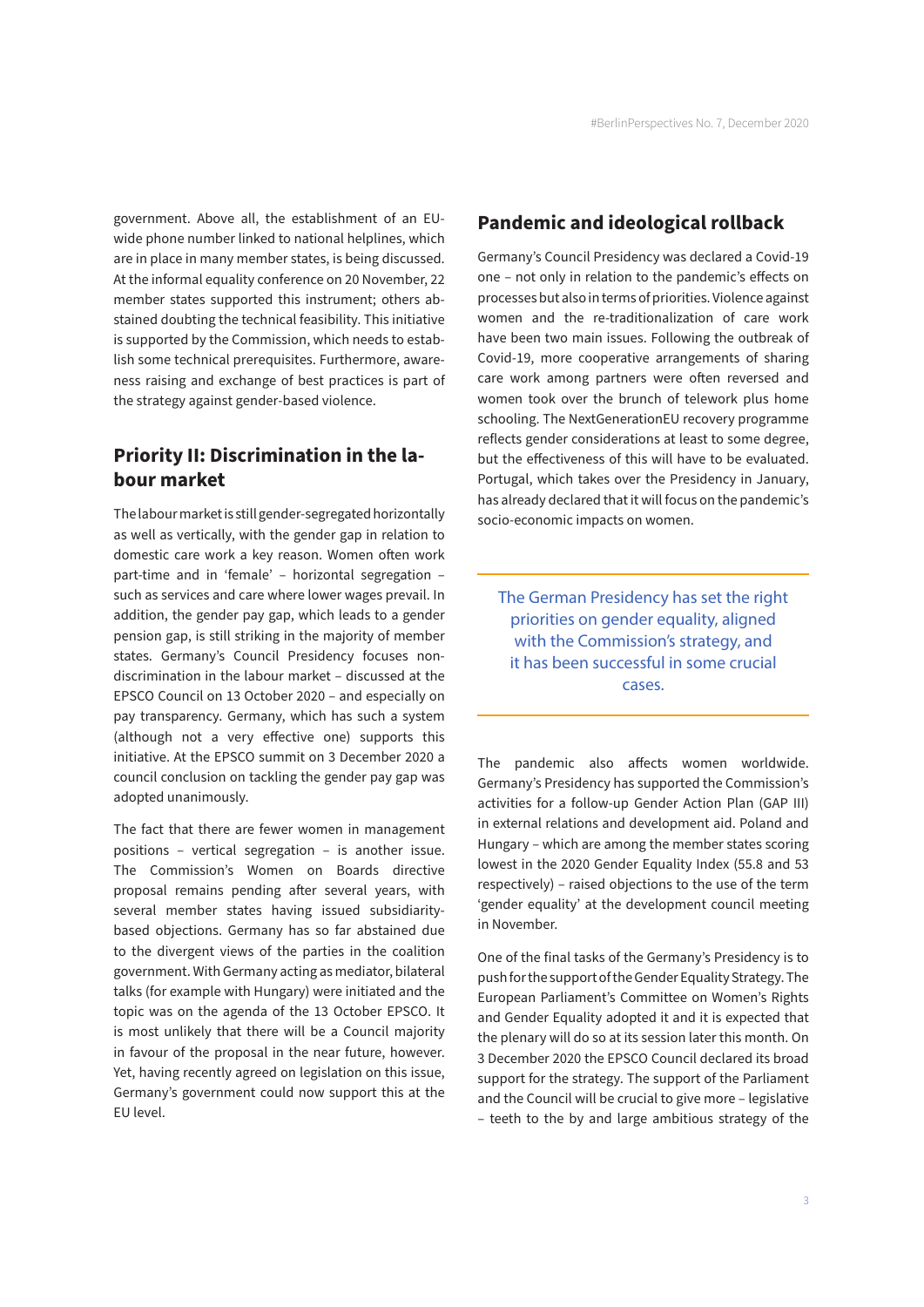## Commission.

Overall, the German Presidency has set the right priorities on gender equality, aligned with the Commission's strategy. It has also tried to find compromises on vital issues and been successful in some cases; for example, regarding an EU-wide help line for countering domestic violence, adoption of a Council conclusion on tackling the gender pay gap and ensuring overall support for the new Gender Equality Strategy. It has also been constrained by the internal conflicts in Germany's government over equality issues, as in the case of the Women on Boards directive. Moreover, securing previous achievements is an important task given the rollback in several member states, as ongoing opposition against the Istanbul Convention illustrates. With Conservative populist governments continuing to raise objections against gender equality, to denounce gender as an 'ideology' and to favour a retraditionalization of 'natural' gender relations, meaning women's subordination, it is of the utmost importance that the following presidencies – Portugal and Slovenia – continue addressing these issues. The Trio Presidency Declaration on Gender Equality is a good starting point.

## **Further Reading**

- *Abels, Gabriele, Mushaben, Joyce M. (2020) Great expectations – strong limitations: Ursula von der Leyen and the Commission's New Equality Agenda. The JCMS Annual Review of the European Union in 2019, JCMS 58 (S1), 121-132.*
- **Abels, Gabriele (2020)** "The beginning of a *new chapter"? Eine Einordnung der neuen EU-Gleichstellungsstrategie 2020-2025. integration 43 (2) 2020, 144-153*
- **Abels, Gabriele (2021) Gendering the Council** *System, in: Gabriele Abels/Andrea Krizsan/ Heather MacRae/Anna van der Vleuten (eds.): Routledge Handbook of Gender and EU Politics. Abingdon, New York: Routledge (forthcoming).*
- **BMFSFJ** (2020) Germany's Presidency of the *Council of the EU 2020: Focus areas and objectives of the Federal Ministry for Family A*!*airs, Senior Citizens, Women and Youth for Germany's Presidency of the Council of the EU 2020, Berlin.*
- **BMFSFJ (2020) Trio Presidency Declaration on** *Gender Equality, July 2a020.*
- $\Box$  [Covid-19 wave of violence against wom](https://eige.europa.eu/news/covid-19-wave-violence-against-women-shows-eu-countries-still-lack-proper-safeguards)[en shows EU countries still lack proper](https://eige.europa.eu/news/covid-19-wave-violence-against-women-shows-eu-countries-still-lack-proper-safeguards)  [safeguards](https://eige.europa.eu/news/covid-19-wave-violence-against-women-shows-eu-countries-still-lack-proper-safeguards)
- **Briefing European Parliament: Violence** [against women in the EU](https://www.europarl.europa.eu/RegData/etudes/BRIE/2020/659333/EPRS_BRI(2020)659333_EN.pdf)